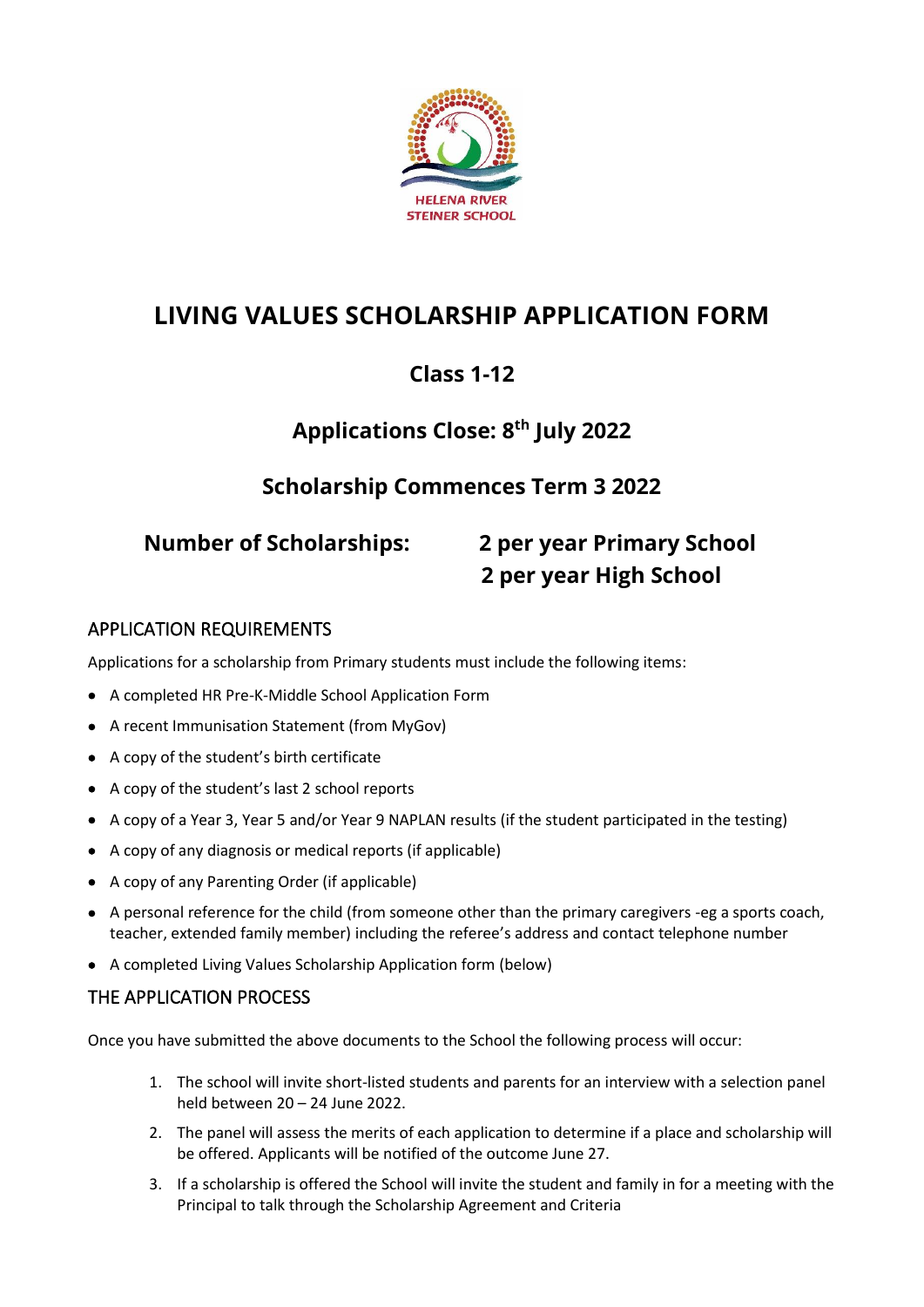### **FOR THE PARENT/GUARDIAN TO COMPLETE**

I wish to apply for the School's Living Values Scholarship for our Primary/High School child \_\_\_\_\_\_\_\_\_\_\_\_\_\_\_\_\_\_\_\_\_\_\_\_\_\_\_\_\_\_\_\_\_\_\_\_\_\_ (name) to start Class \_\_\_\_\_\_\_\_\_\_\_\_\_\_\_\_ (year level) at Helena River Steiner School on (date). By signing below, I and the student named above confirm that:

- I am committed to supporting the provision of a Steiner education for my child, both pedagogically and financially (where applicable) as described in the School's policy and pedagogical framework.
- I understand that continued enrolment is dependent on this support for my child is being provided and continued.
- I understand that this scholarship entitles my child to 50% off tuition fees.
- I understand that if my child is granted a scholarship, all the School's usual fees and levies, policies, and expectations will be applicable.
- By enrolling my child at Helena River Steiner School I commit to the ongoing development of the school, which will include the School's expectation of all parents and carers contributing five (5) Parent Participation Hours per semester in the capacity I am able to. If I am not able to do my Parent Participation Hours in any given semester, I understand that I will be charged the Parent Participation Hours Cash in Lieu Fee as described in the Fee Schedule.
- I understand it is my responsibility to submit the Parents Participation form (emailed by Finance and also available from the Office) by the end of each semester, and if this form is not received, the Cash in Lieu fee will be charged to my Fee Statement.
- I understand that if the scholarship is granted, this scholarship will be ongoing for the remainder of the year and subsequent years of schooling, however, is subject to review. If I wish to withdraw our child, one full term's notice must be given in writing, or one term's fees will be charged to my Fee Statement.

**Primary Carer's Name** \_\_\_\_\_\_\_\_\_\_\_\_\_\_\_\_\_\_\_\_\_\_\_\_\_\_\_\_\_\_\_\_\_\_\_\_\_\_\_\_\_\_\_\_\_\_\_\_\_\_\_\_\_\_\_\_\_\_\_\_\_\_\_

**Relationship to the child**  <u>and the child</u> **and the child of the child of the child of the child of the child of the child of the child of the child of the child of the child of the child of the child of the child of the** 

**Signature** \_\_\_\_\_\_\_\_\_\_\_\_\_\_\_\_\_\_\_\_\_\_\_\_\_\_\_\_\_\_\_\_\_\_\_\_\_\_\_\_\_\_\_ **Date** \_\_\_\_\_\_\_\_\_\_\_\_\_\_\_\_\_\_\_\_\_\_\_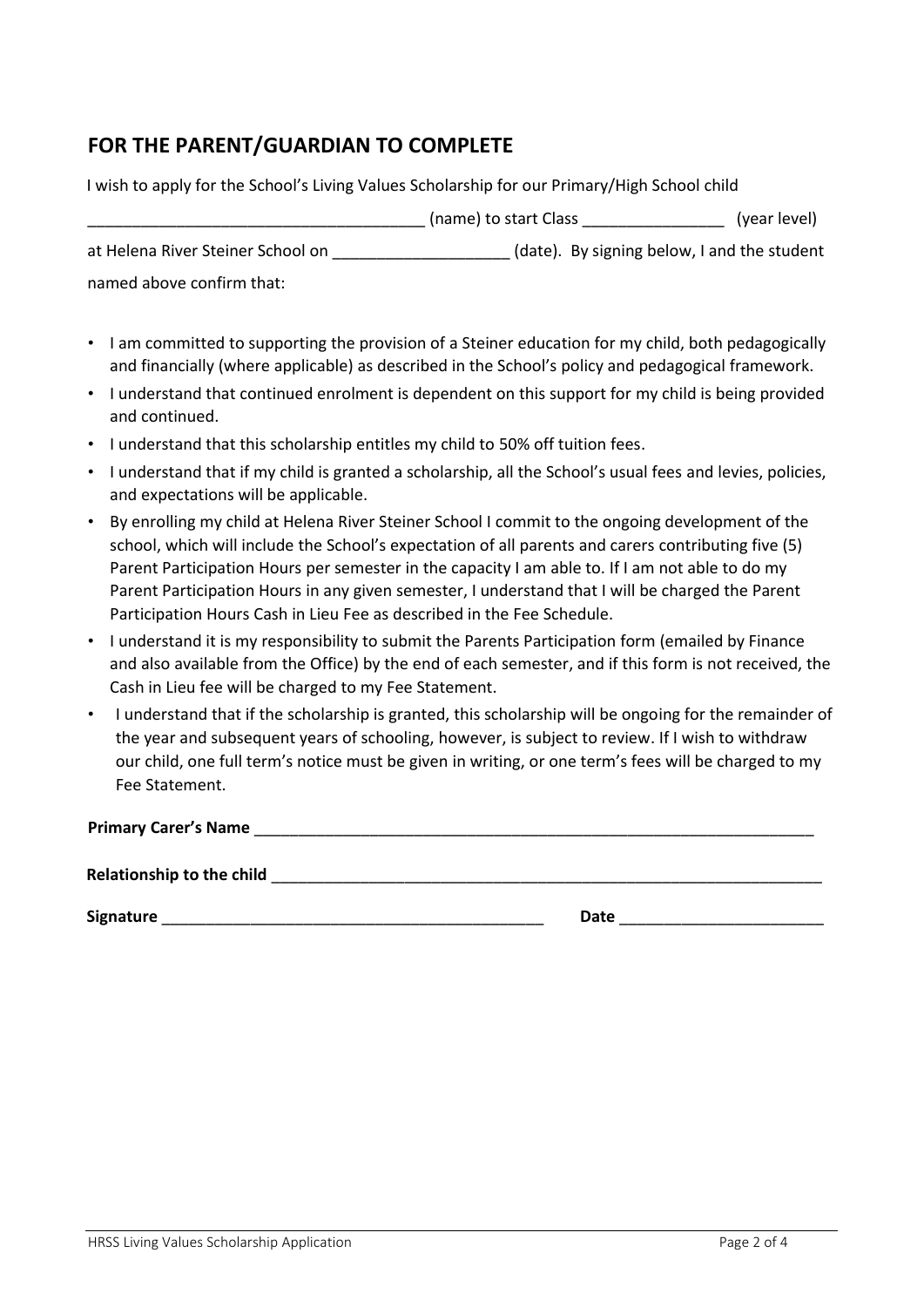### **Primary Student Applications: Parent/Caregivers to answer questions below.**

**High School Student Application: Students are to hand-write answers below in your own words. If you need more space, please write on a separate piece of paper.**

Our School's values are: Wonder - Compassion - Creativity - Authenticity - Wellness

How do you believe that you/your child are aligned to our School values and how do you/your child show that?